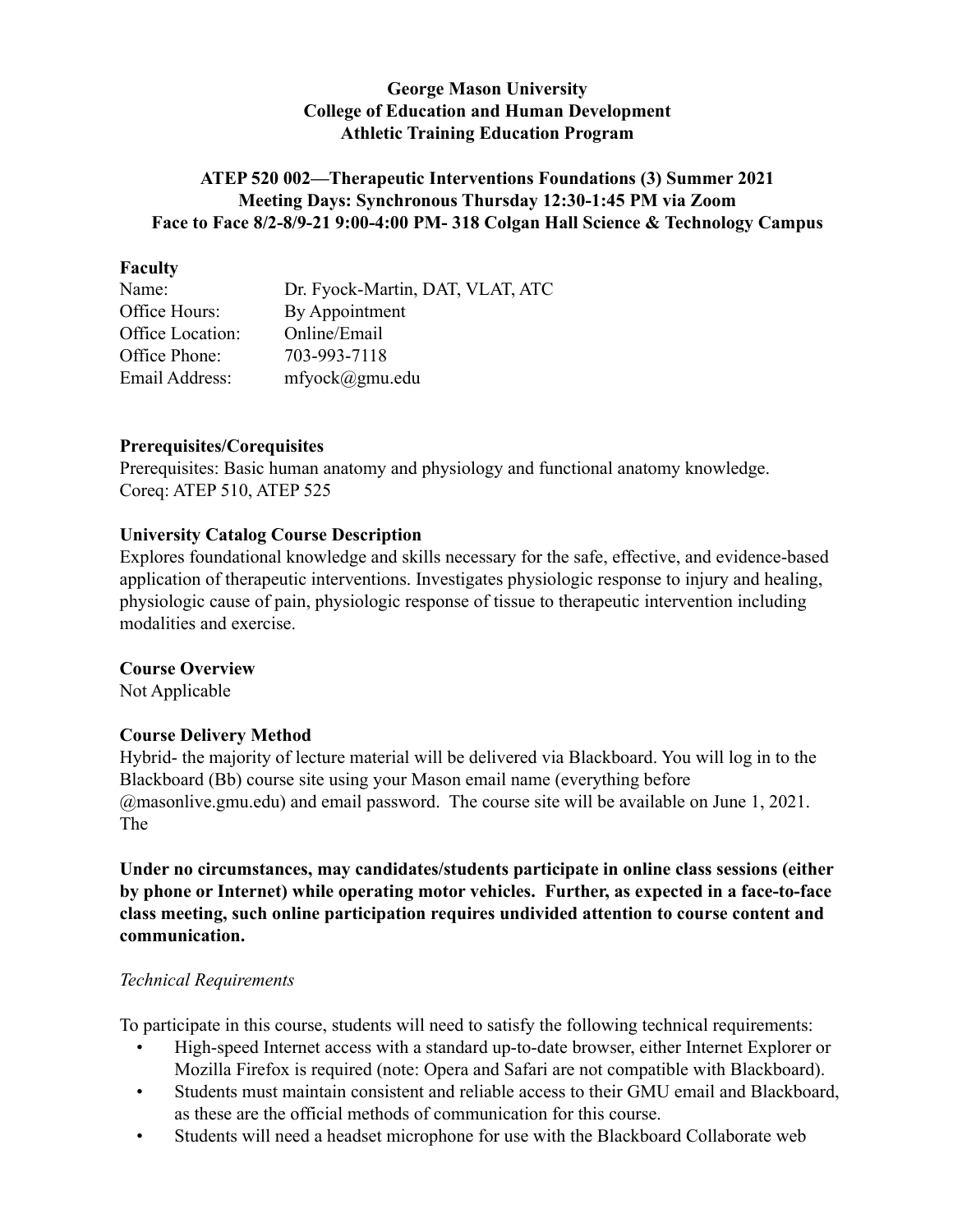conferencing tool. [Delete this sentence if not applicable.]

- Students may be asked to create logins and passwords on supplemental websites and/or to download trial software to their computer or tablet as part of course requirements.
- The following software plug-ins for PCs and Macs, respectively, are available for free download: [Add or delete options, as desire.]
- Adobe Acrobat Reader: https://get.adobe.com/reader/
- Windows Media Player:
	- https://windows.microsoft.com/en-us/windows/downloads/windows-media-player/
- Apple Quick Time Player: www.apple.com/quicktime/download/

## *Expectations*

Course Week:

Because asynchronous courses do not have a "fixed" meeting day, our week will start on Monday, and finish on Sunday unless otherwise indicated on the course schedule.

Log-in Frequency:

Students must actively check the course Blackboard site and their GMU email for communications from the instructor, class discussions, and/or access to course materials at least [#5] times per week. In addition, students must log-in for any scheduled online synchronous meetings.

## Participation:

Students are expected to actively engage in all course activities throughout the semester, which includes viewing all course materials, completing course activities and assignments, and participating in course discussions and group interactions.

Technical Competence:

Students are expected to demonstrate competence in the use of all course technology. Students who are struggling with technical components of the course are expected to seek assistance from the instructor and/or College or University technical services.

## Technical Issues:

Students should anticipate some technical difficulties during the semester and should, therefore, budget their time accordingly. Late work will not be accepted based on individual technical issues.

## Workload:

Please be aware that this course is **not** self-paced. Students are expected to meet *specific deadlines*  and *due dates* listed in the **Class Schedule** section of this syllabus. It is the student's responsibility to keep track of the weekly course schedule of topics, readings, activities and assignments due.

**Instructor Support:** 

Students may schedule a one-on-one meeting via Zoom to discuss course requirements, content or other course-related issues. Students should email the instructor to schedule a one-on-one session, including suggested dates/times.

# Netiquette:

The course environment is a collaborative space. Experience shows that even an innocent remark typed in the online environment can be misconstrued. Students must always re-read their responses carefully before posting them, so as others do not consider them as personal offenses. *Be positive in your approach with others and diplomatic in selecting your words*. Remember that you are not competing with classmates, but sharing information and learning from others. All faculty are similarly expected to be respectful in all communications.

# Accommodations:

Online learners who require effective accommodations to ensure accessibility must be registered with George Mason University Disability Services.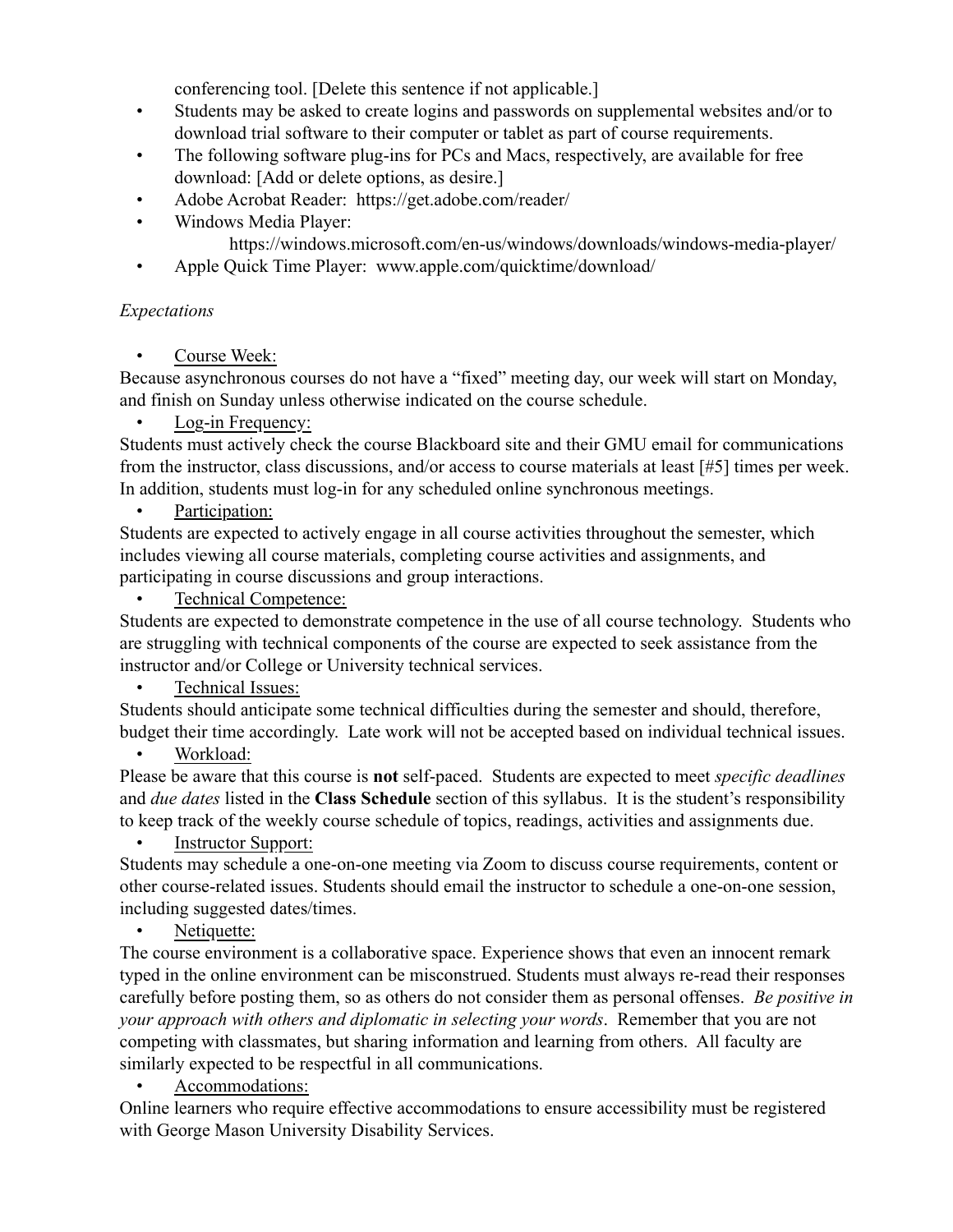## **Learner Outcomes or Objectives**

This course is designed to enable students to do the following:

- Compare physiological effects of various therapeutic modalities used in athletic training;
- Verbalize the effects of electricity on the muscular, skeletal, circulatory and nervous system;
- Describe the therapeutic effects on body systems of various therapeutic modalities used in athletic training;
- Describe the effects of mechanical and manual therapy techniques on the muscular, skeletal, circulatory and nervous system;
- Describe the therapeutic effects of mechanical and manual therapy on soft tissue injuries;
- Identify the indications and contraindications of therapeutic modalities;
- Apply evidence-based clinical practices to therapeutic intervention decisions;
- Identify goals of the rehabilitation process; and
- Apply appropriate administrative procedures.

#### **Professional Standards**

The course meets Commission on Accreditation of Athletic Training Education (CAATE) competencies and proficiencies in one or more of the following content areas: evidence-based practice, prevention and health promotion, clinical examination and diagnosis, acute care of injury and illness, therapeutic interventions, psychosocial strategies and referral, healthcare administration, professional development.

#### **Required Texts**

Draper, D. (2021) Therapeutic Modalities-The Art and Science 3<sup>rd</sup> ed. Philadelphia, PA: Wolters Kluwer.

#### **Course Performance Evaluation**

Students are expected to submit all assignments on time in the manner outlined by the instructor (e.g., Blackboard, hard copy).

- **Evidence-Based Medicine Assignment** 
	- PICO Question Development- you will continue to work on the development of a clear and measurable PICO question. The PICO question must be related to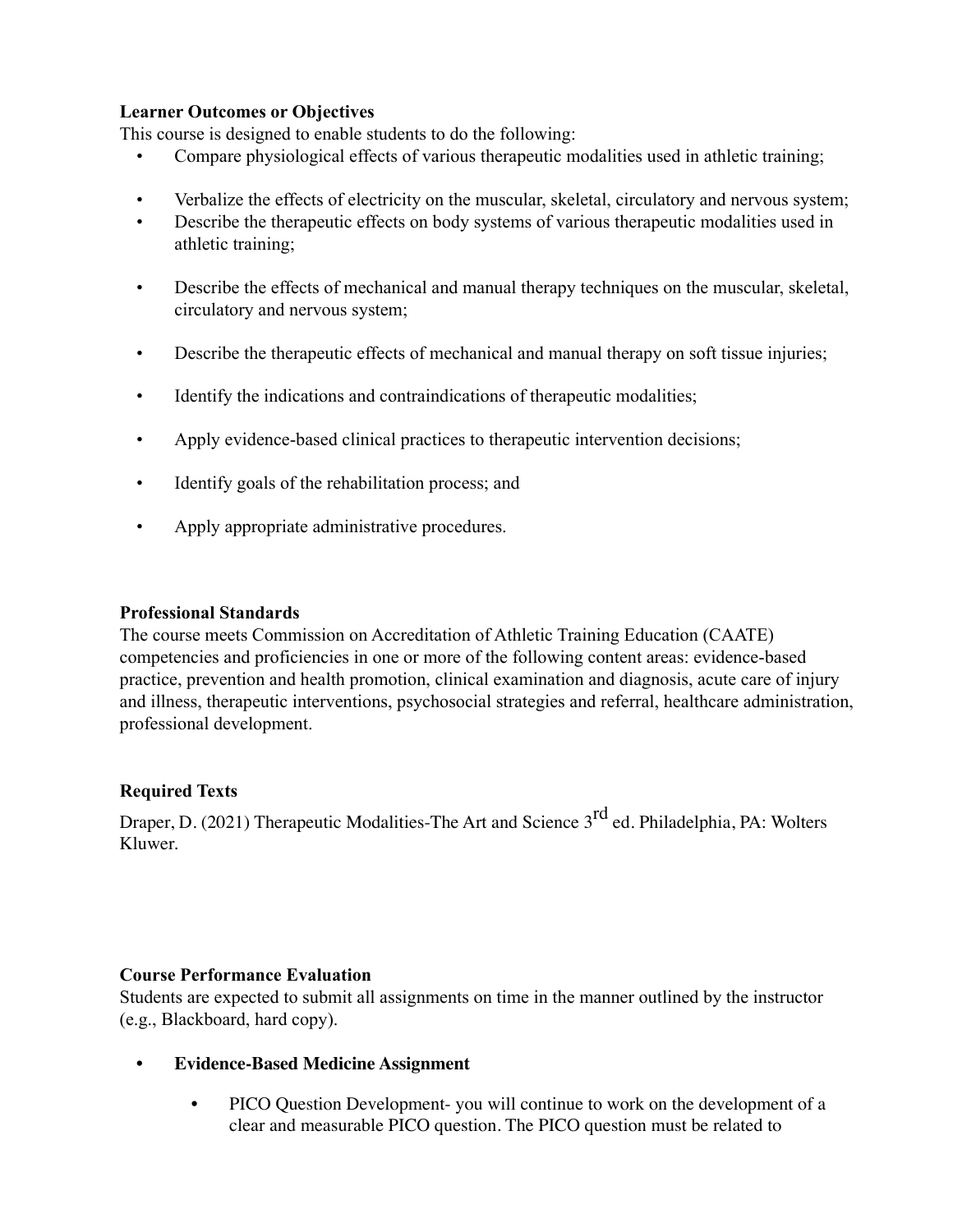Therapeutic Interventions- specifically the content presented in ATEP 520. The PICO question must be approved by instructor before beginning the synthesis matrix assignment.

• EBM Review & Synthesis Matrix-you will search for specific evidence-based medicine articles to support your PICO question that has been approved by the instructor. You will complete a research synthesis matrix that will provided to you. You will present a summary of your findings via video(YouTube link) and update the instructor on the status of your PICO via your search. Further details will be provided with the assignment on BB. These will be uploaded via BB.

## **• Quizzes**

• Quizzes will be given through Blackboard and will be on topics covered in the lectures, PPT, and supplemental materials provided (i.e., quiz on pain theories after the lecture). These quizzes will be timed and you will only have one chance at completing them. All efforts for academic honesty must be taken. NO use of outside resources is permitted. Quiz will be due each week on THURSDAY at 10:30 AM via BB.

## **• Examinations**

• Three examinations, not including a comprehensive final exam, will be administered via Blackboard. The format of these examinations may be multiple choice, true/false, short answer, matching, essay and fill in the blank type questions. Each of the examinations will test the material covered in lecture and assigned readings. These will be timed and you will only have one chance at completing them. All efforts for academic honesty must be taken. NO use of outside resources is permitted. Exam will be due on SUNDAY at 11:59 pm via BB.

## **• Class Participation**

• Active participation is expected via discussion boards, required attendance at synchronous class meeting and completion of lab activities. Therefore, you will receive points at the discretion of the instructor for active and professional participation.

## **• Attendance**

- Students are expected to attend the scheduled course meeting via Zoom each Thursday unless otherwise noted. Being a hybrid course, online expectations are slightly different, as you will not "attend" lectures daily. This will be self-driven work by you. Attending, being on-time whether virtual or face to face, active participation and respect for peers and instructor are important components of this course. Therefore, students will lose credit for not attending any meeting dates as required and appropriately contributing to the class.
- **Other Requirements**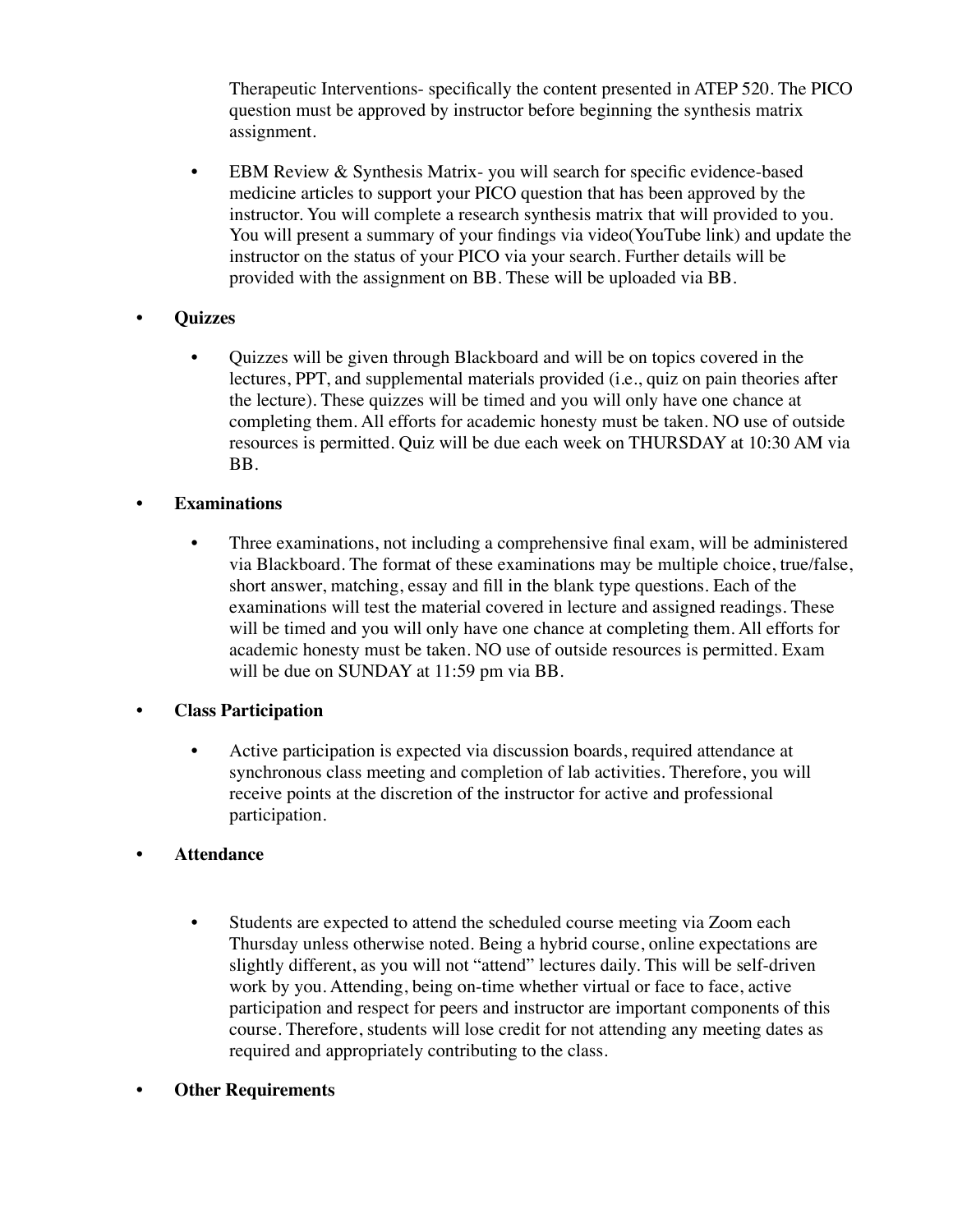#### **• Professionalism**

• Students are expected to exhibit professional behaviors and dispositions at all times. It is critical that each student conduct himself/herself in an appropriate manner and decorum fitting of a health care provider. Making light of injuries, conditions, or illnesses or any action that is not respectful to the class, instructor, or patient study will not be tolerated. Submission of documents or assignments should not include personal information and should comply with Health Insurance Portability & Accountability Act (HIPAA) regulations.

*Communication* – When communicating with the instructor and classmates, either face-to-face or via email, students should address the other person appropriately, use appropriate language and maintain a civil demeanor.

*Responsibility/Accountability/ Honesty/Integrity*– Professionals take responsibility for their actions and are accountable. This can occur at multiple levels but generally consists of being on time, completing assignments on time, submitting work that is of the appropriate quality, honoring commitments and owning up to mistakes. Students are expected to interact with the instructor and classmates in appropriate, respectful and civil behaviors. Professionals keep their word when committing to something and act in an ethical and respectful manner. See George Mason University policy for further guidance.

*Professionalism evaluation – Any professionalism violation will be documented by the instructor. Violations will result in a 1-point deduction per episode from the final point total.*

#### **• Evaluation**

| <b>ASSESSMENT METHOD</b>                 | <b>NUMBER</b> | % of Total Grade |
|------------------------------------------|---------------|------------------|
| Professional Participation               |               | 10               |
| PICO Development                         |               | 10               |
| <b>Evidence Based Medicine</b><br>Review |               | 15               |
| Quizzes                                  |               | 20               |
| <b>Written Examinations</b>              |               | 30               |
| Comprehensive Final Exam                 |               | 15               |
| <b>TOTAL</b>                             |               | 100\%            |

The student's final letter grade will be earned based on the following scale:

| Grade | Percentage   |
|-------|--------------|
|       | $94 - 100\%$ |
| A –   | $90 - 93\%$  |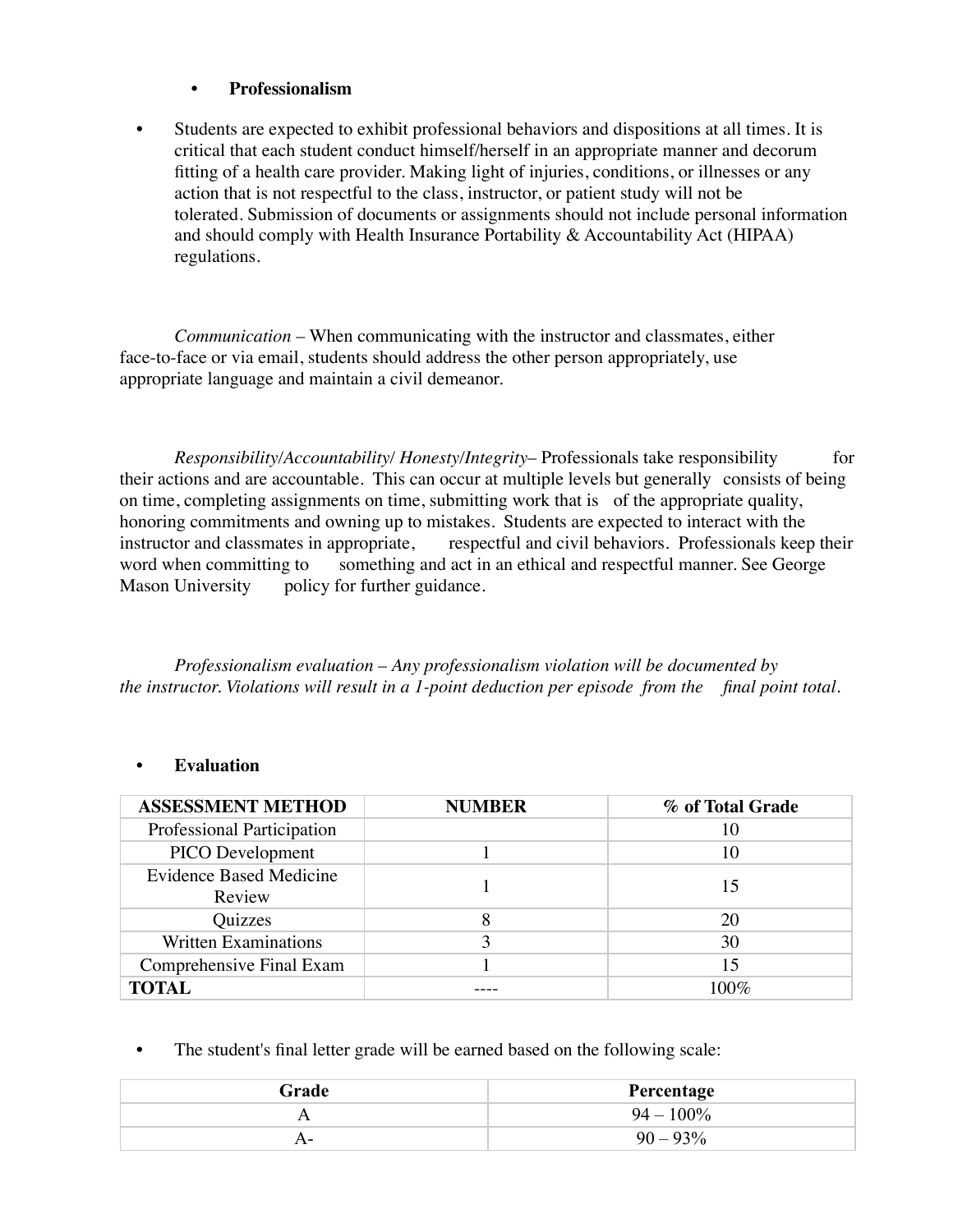| $B+$ | $88 - 89\%$ |
|------|-------------|
|      | $84 - 87\%$ |
| B-   | $80 - 83\%$ |
|      | $70 - 79\%$ |
| F    | $0 - 69\%$  |

- **The MSAT requires a grade of B- or higher in all MSAT required coursework.** 
	- Every attempt will be made to grade and return assignments in a timely manner to provide students with constructive feedback. To provide students the opportunity to fully assess the feedback provided on graded assignments, the professor will be happy to answer any questions during online office hours. The professor acknowledges the passion with regards to grades, but unprofessional and uncivil behavior either in person or through other modes of communication will not be tolerated.
	- MAKE UP WORK

Students who do not complete work (i.e., quizzes, discussion board, etc.) without an official university or a medical doctor's excuse will not be permitted to make up the work. There will be no make-up quizzes or exams unless an excused absence has been warranted. Students who miss an examination, quiz or other activity because of an excused absence must complete the assignment *within a week of the excused absence*. It is the student's obligation to pursue any make-up work.

• LATE ASSIGNMENTS All work is due as assigned via syllabi and noted on BB assignment/assessment or otherwise specified, after the due date the assignments will be locked on Blackboard. **NO LATE WORK WILL BE ACCEPTED AND WILL RESULT IN A 0 GRADE!!!** 

- **Statement on Progression of Course**
	- Being a hybrid course, you as the student must take responsibility in taking the time to be an active participant. You must complete the assigned readings; watch the video lectures with included PowerPoint and study. Please take note of due dates for required assessments on the course outline. Every effort will be made to answer questions, grade fairly and for both you as a student and myself as the professor, to be an active participant. Please contact me with any questions or concerns.

# **E-MAIL CORRESPONDENCE**

Only messages that originate from a George Mason University address will be accepted. Please note that e-mail is a wonderful tool for brief communication of ancillary matters, but is a poor substitute for in-person discussion of detailed matters. Therefore, to make communication more effective, e-mail correspondence from students should be limited to brief clarification of matters related to the class schedule, to receive confirmation of receipt of an assignment, to schedule a meeting, to notify the instructor of problems accessing materials on the course website, or to notify the instructor of an anticipated or unanticipated absence (to be followed by in-person discussion prior to or following the class meeting time). All other communication including clarification of information presented in lecture, questions regarding assignments, questions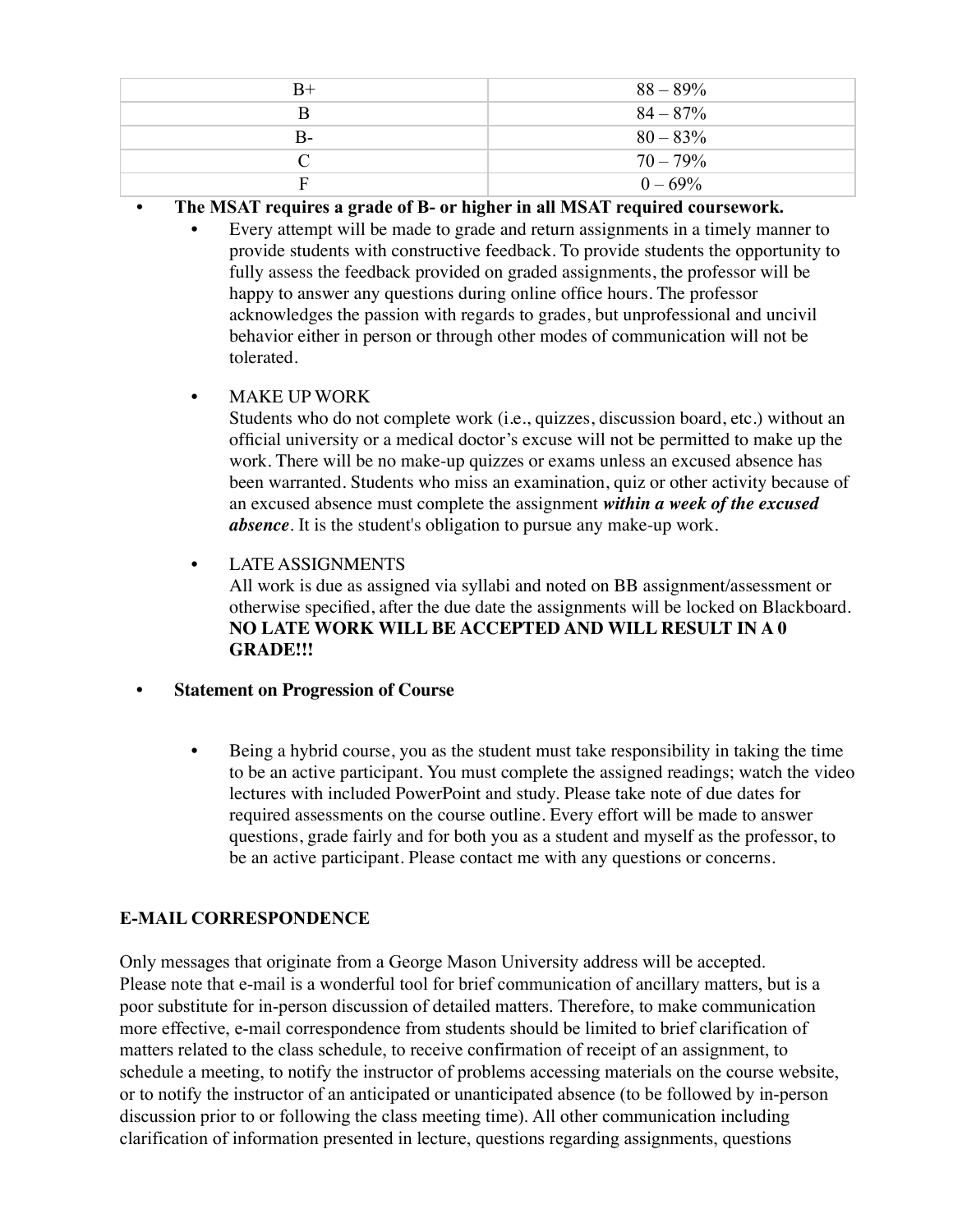regarding grades, and all other matters should be addressed with the instructor in-person during office hours or during a scheduled meeting.

Dear Dr. Fyock (Beginning salutation)

I am looking forward to your class. (Text body)

Regards, (Ending Salutation) (Your name)

# **Tentative Class Schedule**

| Week          | <b>Topic and Assigned</b><br><b>Readings</b>                     | <b>Assignments Due</b>                                                                      |
|---------------|------------------------------------------------------------------|---------------------------------------------------------------------------------------------|
| $6/1 - 6/6$   | In Perspective: Chapters 1-4                                     | Quiz 1 / Discussion board 1<br>Lab Activity                                                 |
| $6/7 - 6/13$  | Orthopedic Injury, Immediate<br>Care & Healing: Chapters 5-7     | Quiz 2<br>Lab Activity                                                                      |
| $6/14 - 6/20$ | Orthopedic Injury, Immediate<br>Care & Healing: Chapters 5-7     | Quiz 3<br>Discussion board 2                                                                |
| $6/21 - 6/27$ | Pain & Orthopedic Injuries:<br>Chapters 8,9                      | Quiz 4<br>Lab Activity<br>Exam #1- Chapters 1-9                                             |
| $6/28 - 7/4$  | Therapeutic Heat & Cold:<br>Chapters 10-13                       | Quiz 5 / Discussion board 3<br>Lab Activity                                                 |
| $7/5 - 7/11$  | Therapeutic Heat & Cold:<br>Chapters 14, 15                      | Quiz 6 / Discussion board 4 /<br>Exam #2- Chapters 10-15<br>Lab Activity                    |
| $7/12 - 7/18$ | Electrotherapy: Chapters 16,<br>17                               | Quiz 7 / Discussion board 5<br>Lab Activity                                                 |
| $7/19 - 7/25$ | <b>Manual Modalities: Chapters</b><br>18-20                      | Quiz 8 / Discussion board 6<br>Exam $#3$ - Chapters 16-20<br>Lab Activity<br>PICO due- 7/19 |
| $7/26 - 8/1$  | <b>Other Modalities/ Clinical</b><br>Review: Chapters 21, 22, 24 | Discussion Board 7<br>Final Exam- Cummulative<br>EBM Review due-8/3                         |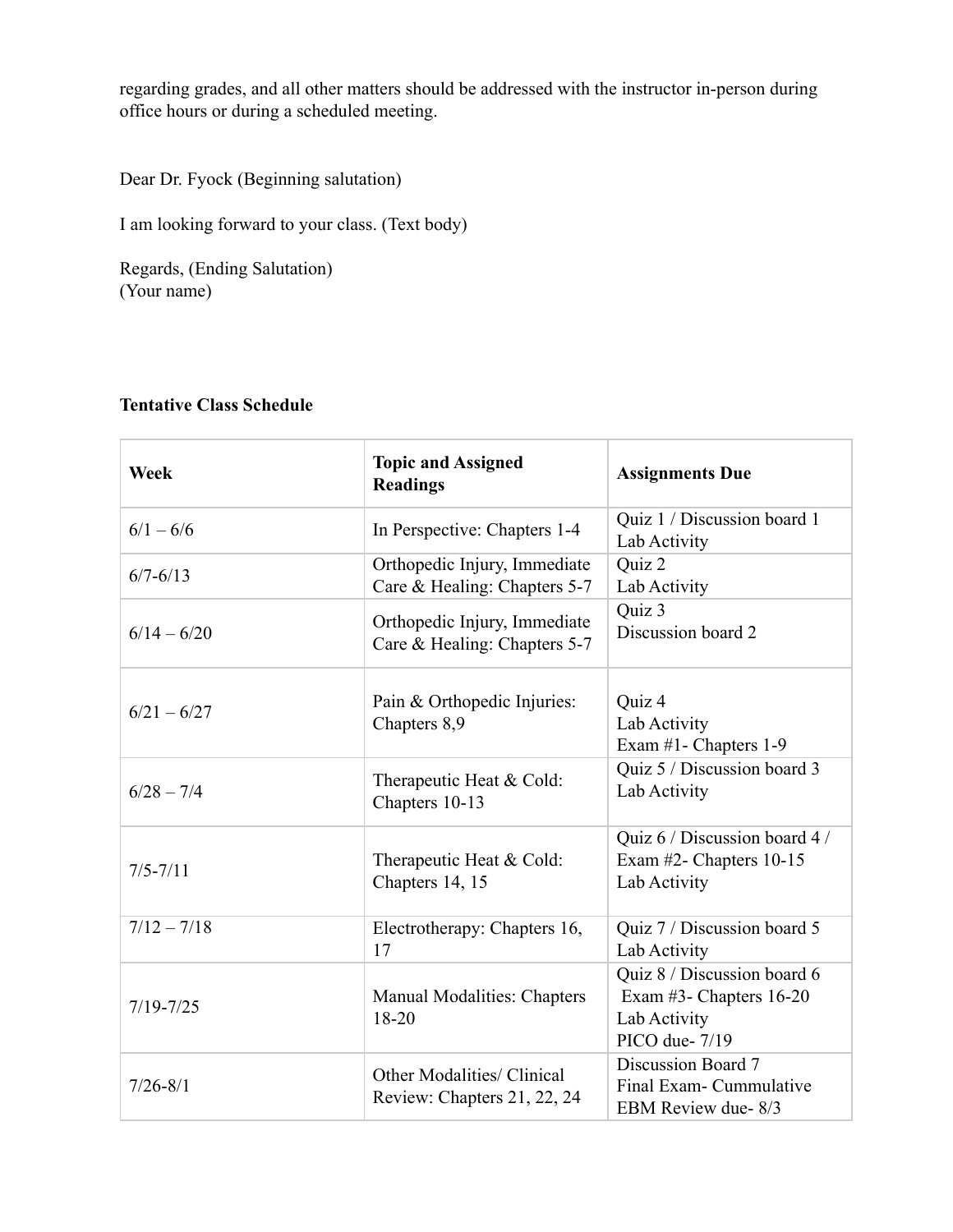|             | Face to Face Meeting - 318 |  |
|-------------|----------------------------|--|
| $8/2 - 8/9$ | Colgan Hall                |  |
|             | $9:00-4:00$ PM             |  |

Note: Faculty reserves the right to alter the schedule as necessary, with notification to students. **Reminder- Always check the due date/time for assignments and assessments- this is your responsibility.** 

## **Core Values Commitment**

The College of Education and Human Development is committed to collaboration, ethical leadership, innovation, research-based practice, and social justice. Students are expected to adhere to these principles: http://cehd.gmu.edu/values/.

## **GMU Policies and Resources for Students**

## *Policies*

- Students must adhere to the guidelines of the Mason Honor Code (see http://oai.gmu.edu/ the-mason-honor-code/).
- Students must follow the university policy for Responsible Use of Computing (see http:// universitypolicy.gmu.edu/policies/responsible-use-of-computing/).
- Students are responsible for the content of university communications sent to their Mason email account and are required to activate their account and check it regularly. All communication from the university, college, school, and program will be sent to students **solely** through their Mason email account.
- Students with disabilities who seek accommodations in a course must be registered with George Mason University Disability Services. Approved accommodations will begin at the time the written letter from Disability Services is received by the instructor (see http:// ods.gmu.edu/).
- Students must follow the university policy stating that all sound emitting devices shall be silenced during class unless otherwise authorized by the instructor.

## *Campus Resources*

- Support for submission of assignments to Tk20 should be directed to tk20help@gmu.edu or https://cehd.gmu.edu/aero/tk20. Questions or concerns regarding use of Blackboard should be directed to http://coursessupport.gmu.edu/.
- For information on student support resources on campus, see https://ctfe.gmu.edu/teaching/ student-support-resources-on-campus

For additional information on the College of Education and Human Development, please visit our website https://cehd.gmu.edu/students/ .